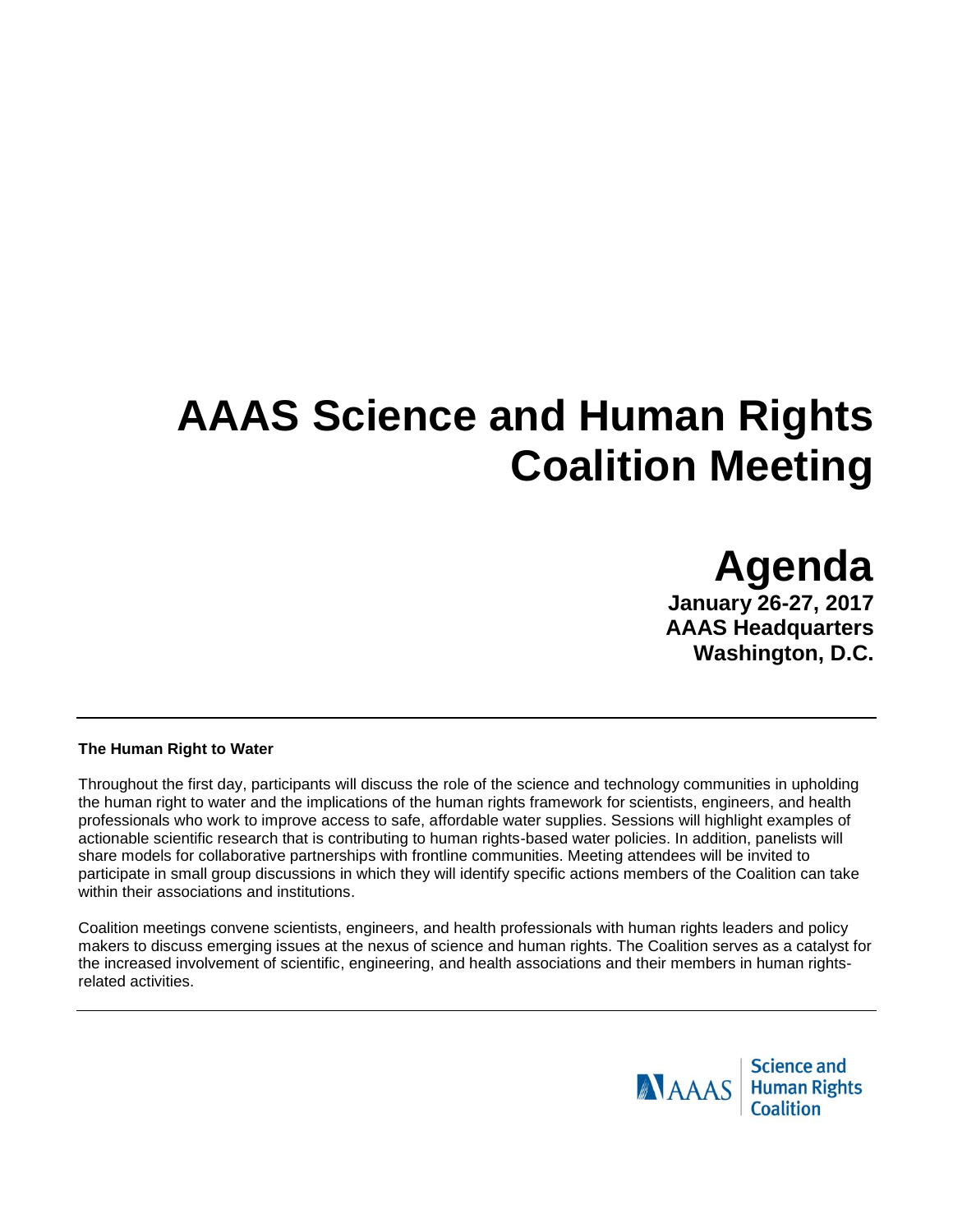# **Thursday, January 26**

| 8:30 a.m. | <b>Registration and Breakfast</b>                                   |                                                       |
|-----------|---------------------------------------------------------------------|-------------------------------------------------------|
| 9:00 a.m. | <b>Welcoming Remarks (Auditorium)</b>                               |                                                       |
|           | Introduction:                                                       | <b>Jessica Wyndham, AAAS</b>                          |
| 9:15 a.m. | Keynote Address: Human Rights and Flint's Water Crisis (Auditorium) |                                                       |
|           | Introduction:                                                       | <b>Dorothy J. Phillips, American Chemical Society</b> |
|           | Speaker:                                                            | Marc Edwards, Virginia Tech                           |

### 10:00 a.m. **Plenary Session I: Actionable Science and the Human Right to Water** *(Auditorium)*

In this panel, speakers will explain the evolution of the internationally recognized right to safe, accessible, and affordable water and highlight examples of research that has informed evidencebased policies aimed at preventing or mitigating violations of the human right to water in the United States and around the world. How has this research informed human rights advocacy? How can it impact policies aimed at protecting the right to water? What are some of the most urgent needs for partnerships between scientists, non-governmental organizations, and communities around this fundamental right?

Speakers: **Suren Moodliar**, Mass Global Action **Mauricio Pardón**, Pan-American Health Organization (PAHO) **Brian Shmaefsky**, Lone Star College **Inga Winkler**, Columbia University

Moderator: **Joyell Arscott**, Duke University

11:15 a.m. **Break**

### 11:45 a.m. **Roundtable Discussions** *(Revelle, Abelson-Haskins)*

Participants are invited to engage in informal, open discussions with experts on different aspects of the right to water. In addition to the plenary speakers, facilitators will include **Kelly Miller** (access to water for the homeless) and **Rebecca Landy** (international human rights advocacy for the right to water), both of the US Human Rights Network. Select a "table topic" or a speaker with whom you want to explore their presentation in more depth. Participants can stay at one table or move between the discussions.

12:30 p.m. **Lunch**

#### 1:00 p.m. **Concurrent Lunchtime Workshops**

#### **Introduction to the AAAS Science and Human Rights Coalition** *(Revelle)*

This session is for new and potential members of the AAAS Science and Human Rights Coalition. Participants will learn about the goals and activities of the Coalition and the international human rights framework that guides its work, giving special attention to the connections of human rights to science and technology.

Speaker: **Jessica Wyndham**, AAAS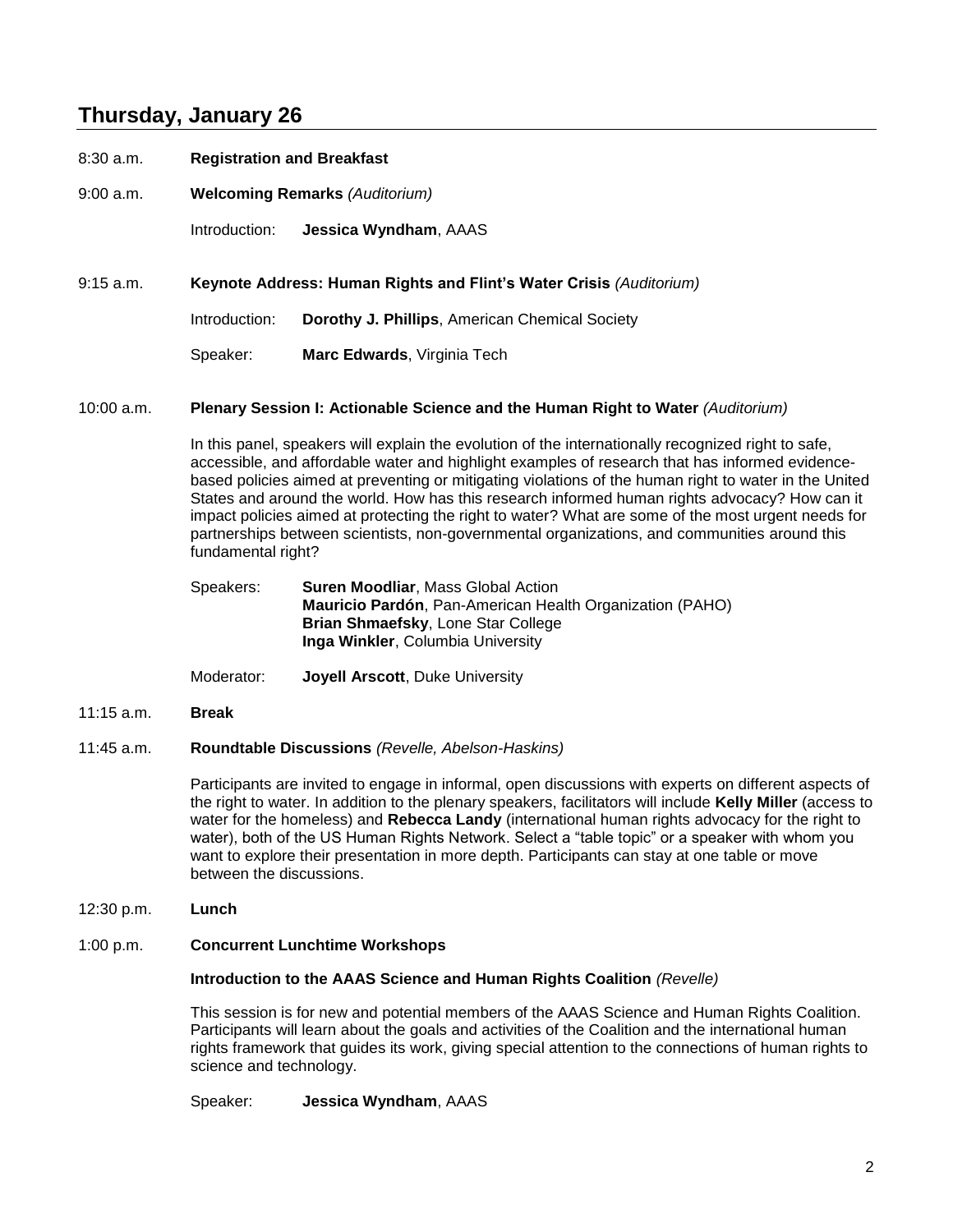### **Envisioning Socially Just Public Engagement: An Important Intersection of Scientific Responsibility and Human Rights** *(Abelson-Haskins)*

Collaboration with the public is essential for scientists and engineers whose work informs decisions, practices, and policies that impact public health, safety, and wellbeing. However, the skills needed to collaborate with communities in socially just ways are rarely taught in STEM curricula. In this workshop, participants will learn about basic principles that can be used to guide the design of scientific and engineering interventions, which are beneficial and elevating to all parties involved. The workshop will draw from anthropology, feminist philosophy, and environmental justice work, as well as a teaching module titled "Learning to Listen" that was developed as part of a National Science Foundation (NSF) sponsored project in engineering ethics education. "Learning to Listen," a training that was distinguished by the National Academy of Engineering (NAE) as exemplary, challenges students and practitioners alike to listen carefully to the communities they serve in order to recognize the technical and moral relevance of diverse, expert and non-expert, voices.

Speaker: **Yanna Lambrinidou**, Virginia Tech **Nicky Sheats**, Thomas Edison State University

## 2:00 p.m. **Plenary Session II: What is the Role of Scientists in Supporting the Human Right to Water?**  *(Auditorium)*

Drawing from case studies, the speakers will address the benefits of collaboration, key elements necessary for building effective partnerships, critical concerns for defining research questions and advocacy goals, and the ethical responsibilities of researchers and policy makers. What does the power differential between scientists and communities mean for just scientific involvement in the promotion and support for the human right to water? Do scientists and engineers have more to offer than technical advice and information? Can they (and should they) facilitate citizen empowerment? Is there a role for the scientific community in citizen transformation and healing following these types of injustice?

- Speakers: **Catherine Coleman Flowers**, Alabama Center for Rural Enterprise **Yanna Lambrinidou**, Virginia Tech **Sacoby Wilson**, University of Maryland
- Moderator: **Andrew Rosenberg**, Union of Concerned Scientists

#### 3:15 p.m. **Break**

### 3:45 p.m. **Small Group Discussions**

Building on the plenary discussions, each group will identify strategic actions Coalition members and their partners can take to help inform their networks and protect the human right to water. Choose one of the following discussion groups:

- Research Needs and Opportunities for Collaboration *(Auditorium) Facilitator*: Natallia Sianko, Clemson University
- Developing Education Resources and Strategies *(Revelle) Facilitator*: Mark Frezzo, American Sociological Association
- Sharing Knowledge with Our Networks: Outreach and Communication *(Abelson) Facilitator:* Jeffrey Toney, Sigma Xi
- STEM-Human Rights Partnerships for Policy Change *(Haskins) Facilitator*: Rebecca Landy, US Human Rights Network

### 5:00 p.m. **Report Back from Small Group Discussions** *(Auditorium)*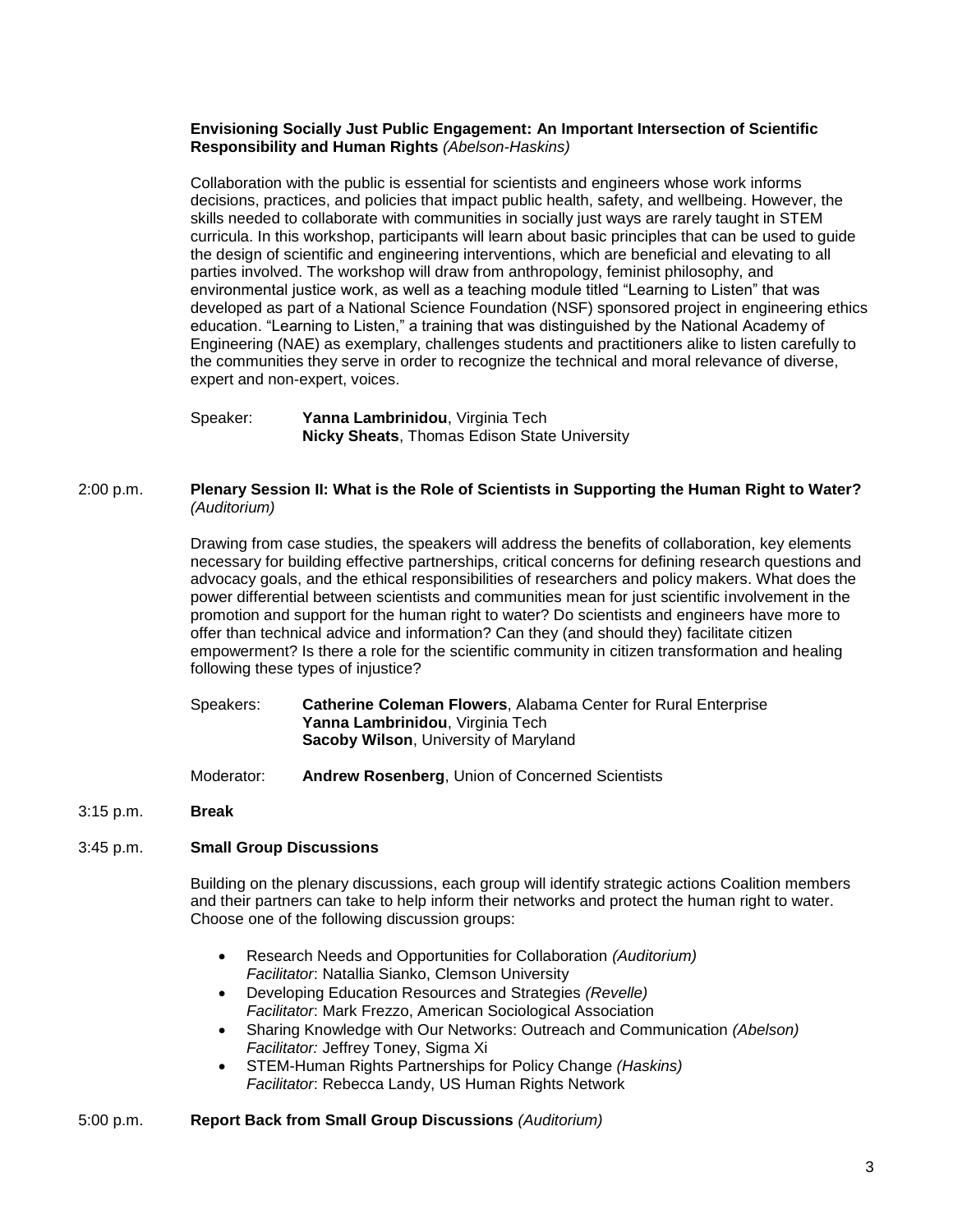- 5:20 p.m. **Closing Remarks** *(Auditorium)*
- 5:30 p.m. **Reception** *(2nd Floor)*
- 7:00 p.m. **Meeting Adjourns for the Day**